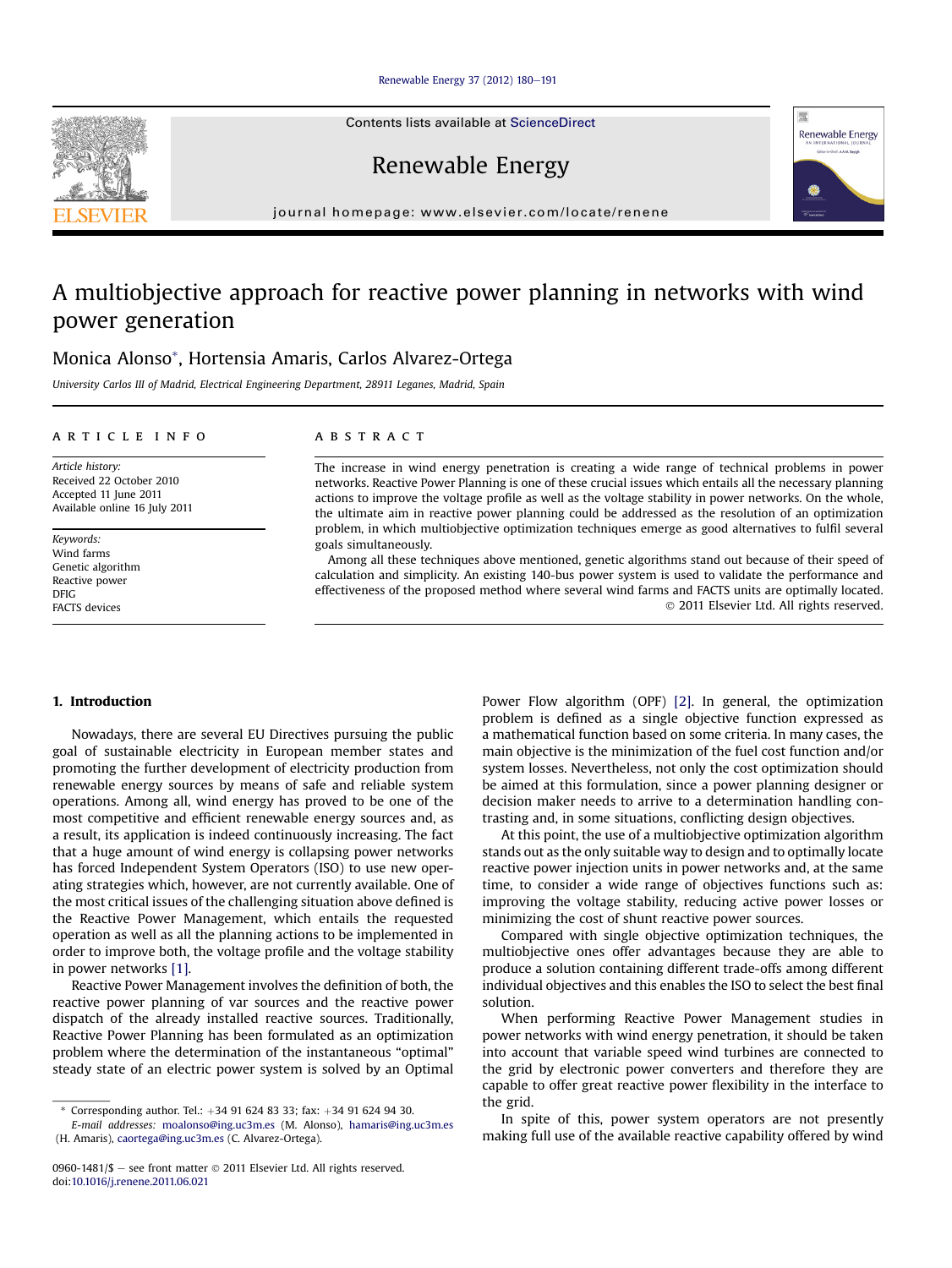farms and, as a result of this inefficient management, power networks with huge amount of wind energy are facing problems related to voltage stability or voltage collapse [3,4].

Lately, and in an attempt to fill the existing gap, Flexible AC Transmission Systems (FACTS) devices have emerged as a feasible option to improve voltage stability by influencing power flows and improving voltage profiles [5]. The optimum usage of these devices implies to find out the optimal location in which their influence would be more useful, as well as to determinate their optimum sizing.

The objective of the paper is to develop a Multiobjective Reactive Power Planning Strategy for the coordinated handling of reactive power from FACTS devices and wind farms. The optimization methodology is based on genetic algorithms and includes, directly in its formulation, the reactive power capabilities of the DFIG variable speed wind farms and the real physical limits of the SVC. In the existing literature, wind farms are usually considered as PV or PQ nodes for load flow or reactive power studies [6]. Thus far, there have been no many pieces of work focused on including the reactive power capability of the DFIG turbines directly in the optimization formulation as it is proposed in this paper. In the case of Static var Compensator, they are usually represented in power flow analysis as a variable reactance [7]. However, that representation is not completely right because it does not take into account the available physical limits of the SVC for the reactive power injection. In this paper, SVC's models are included in the optimization process considering the physical limits of the thyristor firing delay angle for computing the reactive power injection.

The proposed methodology will aid power system operators to determine which is the optimal placement to locate wind farms and FACTS devices in power networks and which is the amount of reactive power that should be injected in the network to improve simultaneously the voltage stability, to reduce active power losses as well as to reduce the cost of the var injection sources. Furthermore, the proposed optimization algorithm is able not only to handle the multiobjective goals simultaneously but also to cope with the variable load power demand and variable wind power production.

The proposed optimization formulation in the paper focuses on Static Var Compensator (SVC) and Double-Fed Induction Generators (DFIGs) variable speed wind turbines. However, it should be emphasized that this developed method could be applied to any other controllable FACTS devices too, such as STATCOM or any other variable speed wind turbine such as a full power converter. Moreover, any other objective function could be included in the multiobjective algorithm.

The content of the paper is organized as follows: Section 2 analyses the Reactive Power Capabilities from wind farms. In Section 3 the Reactive Power Planning Optimization Strategy is described in which the available power capability from wind turbines has been included. A description of the Multiobjective Genetic Algorithm is shown in Section 4. The methodology proposed in the paper is applied in an existing 140-bus power system in which several wind farms and SVC devices are optimally located. Results of this methodology are shown in Section 5. Concluding remarks are presented in Section 6.

#### 2. Reactive power injection from wind turbines

Traditionally, wind farms have been represented as PV or PQ models in power flow studies [6]. The methodology implemented till now seems to be quite simple; however it presents the main drawback that the available reactive power range is limited either to a maximum cos  $(\varphi)$  or to a fixed regulation band. Additionally,

this representation is not completely accurate and therefore does not allow taking full advantage of the reactive power injection from the wind turbine.

In this paper, a better wind turbine model is proposed that indeed takes into account the current available reactive power capability for each working operation point. The proposed formulation could be included thus in any modified power flow analysis for optimum reactive power planning.

#### 2.1. Reactive power injection from fixed speed wind farms

Fixed speed wind generation plants have not the capability to provide a dynamic reactive power support to the network. Facing this situation, it is necessary to connect static reactive power sources or FACTS devices at wind turbine terminals. Supplied reactive power injection from static reactive power sources such as shunt bank capacitors depends on the voltage level at the connection point and therefore may be not sufficient under low voltage situations. Moreover, capacitors banks are not able to provide a continuous reactive power injection. In contrast with this inefficient situation, FACTS devices such as Static Var Compensator (SVC) could be controlled in order to provide dynamic reactive power support to the network [8] something that static devices like capacitors are not able to match.

A Static Var Compensator (SVC) is defined as a device whose output is adjusted to exchange capacitive or inductive current in order to maintain or to control specific parameters of the electrical power system. In this paper, the considered SVC corresponds to a TCR (Thyristor Controlled Reactor) as shown in Fig. 1

In this situation, injected steady-state current [9] is expressed thus:

$$
I = \begin{cases} \frac{U}{X_L} (\cos \alpha_{\text{svc}} - \cos \omega t), & \alpha_{\text{svc}} \le \omega t < \alpha_{\text{svc}} + \sigma \\ 0, & \alpha_{\text{svc}} + \sigma \le \omega t < \alpha_{\text{svc}} + \pi \end{cases}
$$
(1)

where: *U* voltage at SVC connection point, it is the voltage that it is being controlled,  $X_L$  total inductance,  $X_c$  capacitor,  $\alpha_{\rm{svc}}$  is the firing delay angle,  $\sigma$  is defined as the SVC conduction angle according to:

$$
\sigma = 2(\pi - \alpha_{\text{svc}}) \tag{2}
$$

According to Fourier analysis [9] the variable susceptance,  $B<sub>src</sub>$ , could be expressed as:

$$
B_{\rm svc}(\alpha_{\rm svc}) = \frac{2\pi - \alpha_{\rm svc} + \sin 2\alpha_{\rm svc}}{\pi X_{\rm L}}
$$
(3)

Many research studies represent the SVC as a variable reactance taking into account the reactive power and the voltage limits at the connection point [10]. However, this representation is not fully



Fig. 1. Static Var Compensator diagram.